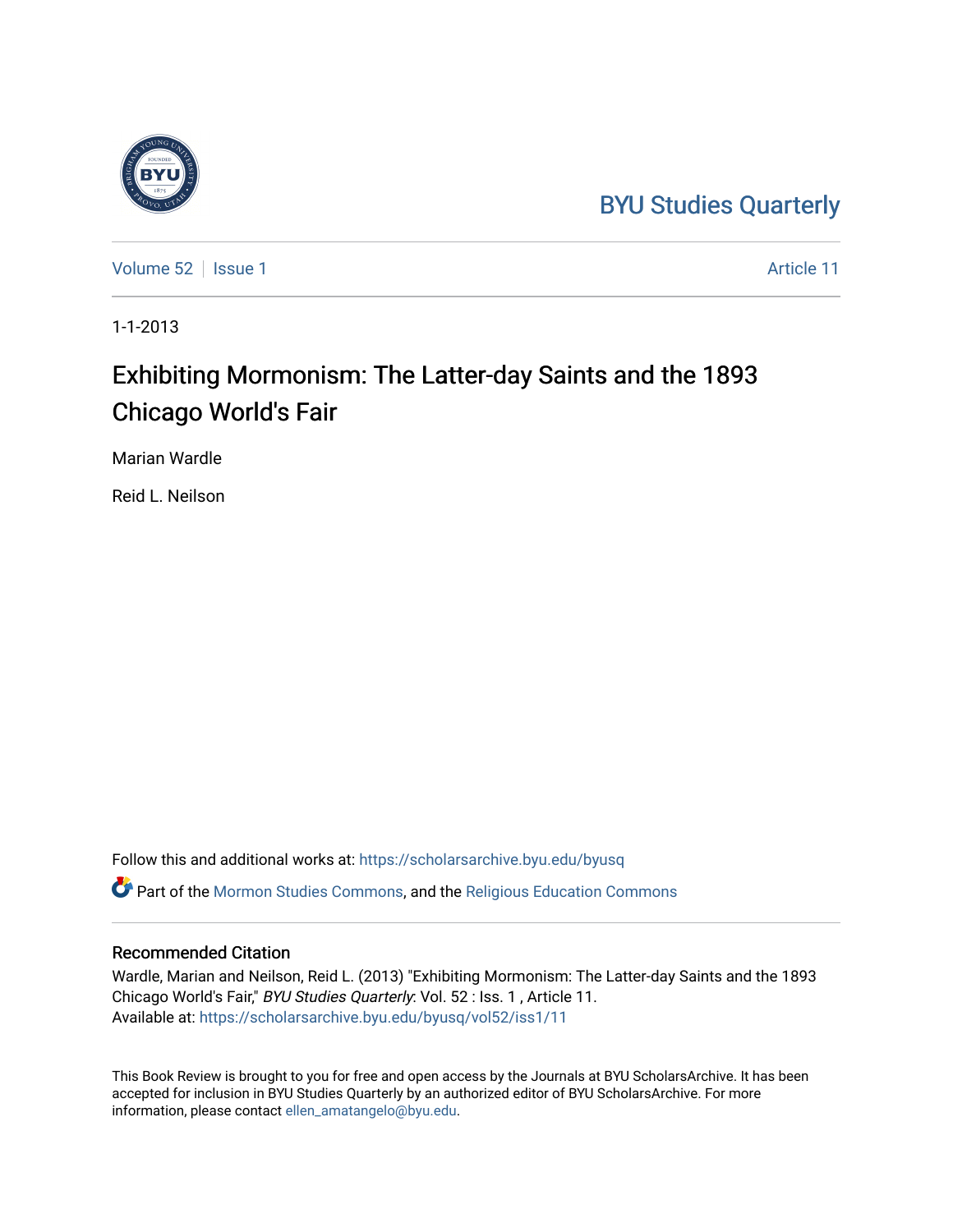Reid L. Neilson. *Exhibiting Mormonism: The Latter-day Saints and the 1893 Chicago World's Fair.* Religion in America Series.

New York: Oxford University Press, 2011.

*Reviewed by Marian Wardle*

There is a natural and overwhelming curiosity to know what manner of creature a real live flesh and blood Mormon is," wrote an 1893 reporter for the *Chicago Daily Tribune*, quoted by Reid Neilson in his study of the participation by the LDS Church at the 1893 Chicago fair (131). Neilson is a scholar of Mormon religious history and current managing director of the Church History Department of The Church of Jesus Christ of Latter-day Saints. He convincingly argues that this participation with the larger world community helped Church leaders understand how they could improve the Church's public image. He sets forth the 1893 fair as a turning point. In representing itself, the Church began to deemphasize its polarizing doctrinal differences and emphasized its cultural contributions instead.

<span id="page-1-2"></span><span id="page-1-1"></span><span id="page-1-0"></span>In the last few decades, much has been written about the Chicago World's Columbian Exposition, the international fair that was organized to celebrate the four hundredth anniversary of Columbus's discovery of America.<sup>[1](#page-5-0)</sup> It occupied six hundred acres on the banks of Lake Michigan, attracted 27.5 million visitors, and housed nearly sixty-five thousand exhibits from all over the world.<sup>2</sup> Dubbed the "White City" because of its many elaborate temporary white buildings made of plaster in the style of French Beaux-Arts architecture, the exposition set the standard of American urban planning and civic architecture for decades. Recent scholarship exposes the defining role of the national ruling establishment—primarily of northern European descent—in the organization of the fair. These elites, argues Robert Rydell, envisioned themselves at the apex of human development and the helm of developing civilization.<sup>[3](#page-5-2)</sup> Very little recent scholarship, however, has addressed the Mormon presence at the fair. Indeed, apart from period sources, Neilson relies on Gerald Peterson's 1974 master's thesis, "History of Mormon Exhibits in World Expositions," for an overview of LDS participation at world's fairs from 1893 through 1967. Neilson's volume adds to the body of scholarship on Mormonism by addressing a previously neglected subject.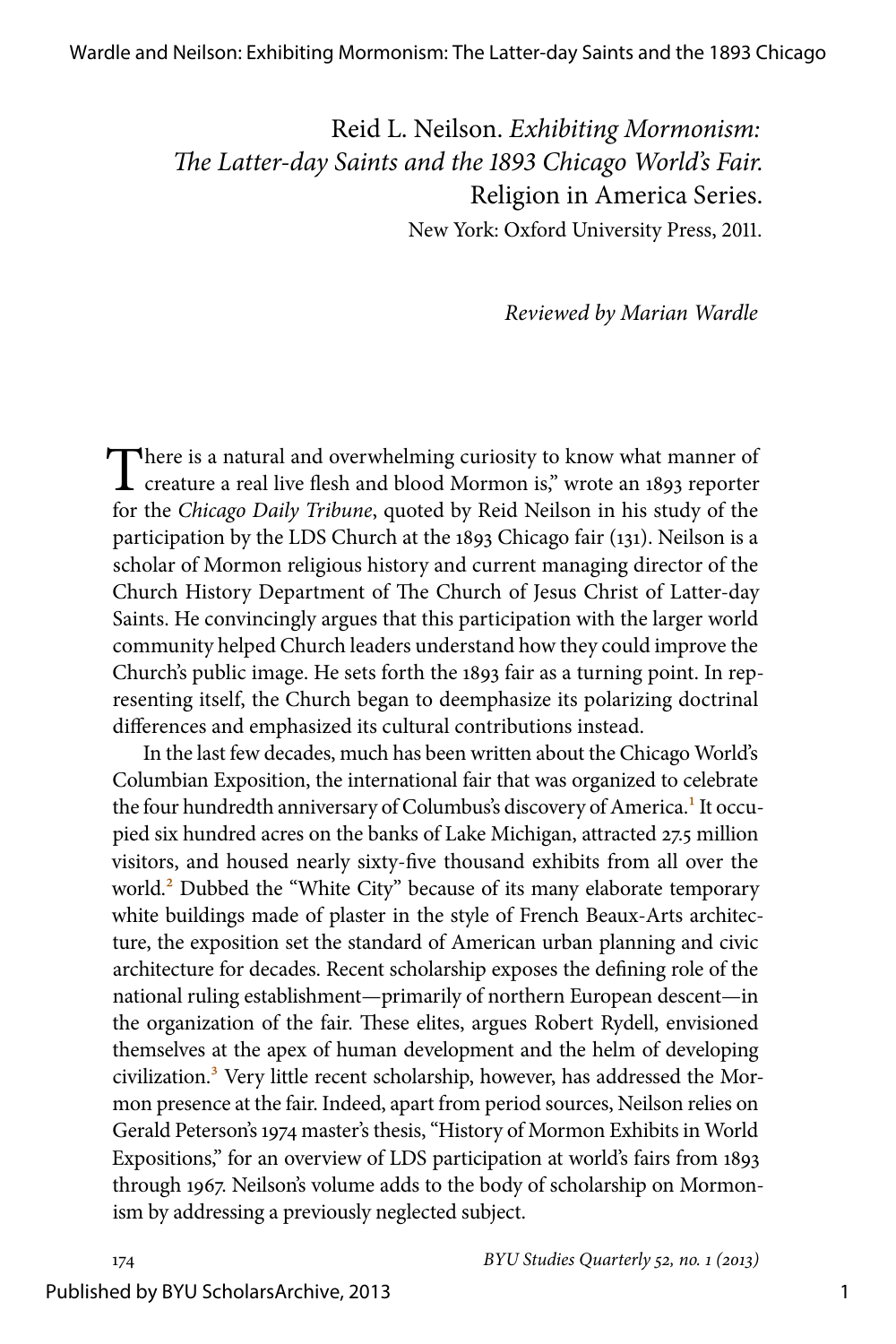Short on information about the fair in general and long on facts regarding Mormon cultural history, Neilson's study seemingly addresses contemporary scholars of religion, to whom his many citations of period references in LDS publications will introduce new sources. At the same time, the stimulating chapters on the performances of the Tabernacle Choir at the fair and B. H. Roberts's controversial exclusion from the World's Parliament of Religions will prove fascinating to the general educated LDS reader.

Neilson sets up his argument by providing a history of the Church's participation in the creation of its own public image, beginning in the 1830s, initially through proselytizing efforts that led to an often-negative perception of Mormonism. He then launches into his account of LDS participation at the Chicago fair and its impact on a more sympathetic public assessment of the Church. He concludes with a brief summary of the Church's participation in later world's fairs, through 1934, to demonstrate further the importance of the 1893 Chicago experience in molding future efforts in public relations. According to Neilson, the World's Columbian Exposition of 1893 and the 1933–34 Century of Progress International Exposition, also held in Chicago, act as "bookends to tell a larger story of the church's accommodation and assimilation into the larger American religious mainstream" (207).

In his introduction, Neilson summarizes LDS participation in world's fairs. Noting that much has been written on nineteenth-century popular representations of Mormons, he finds that "much less has been written on how the Latter-day Saints themselves were participants in the construction and contestation of their own image in America" (6). The ensuing chapters of the book are his efforts to meet that need.

The first and longest chapter, on the history of Mormonism's selfrepresentation, largely through missionary work, from 1830 to 1892, gives a history of the Church's negative reputation based on alienating doctrines that emphasized theological differences. Neilson divides the Church's pre-1893 self-representation into two periods: the founding period (1830–46), which was a defensive and reactive time of pamphleteering; and the pioneer period (1847–90), which was a period of aggressive use of print media by the Church to represent itself by emphasizing doctrinal differences over similarities. This latter period included the 1852 public announcement by the Mormons that they were openly practicing polygamy. Neilson views this period as "a public relations disaster" (46).

In chapter 2, Neilson gives a history of Utah's participation as a territory at the Columbian Exposition. Utah would not be granted statehood until 1896, three years after the fair. As Neilson points out, the Chicago fair occurred three years after President Wilford Woodruff issued the 1890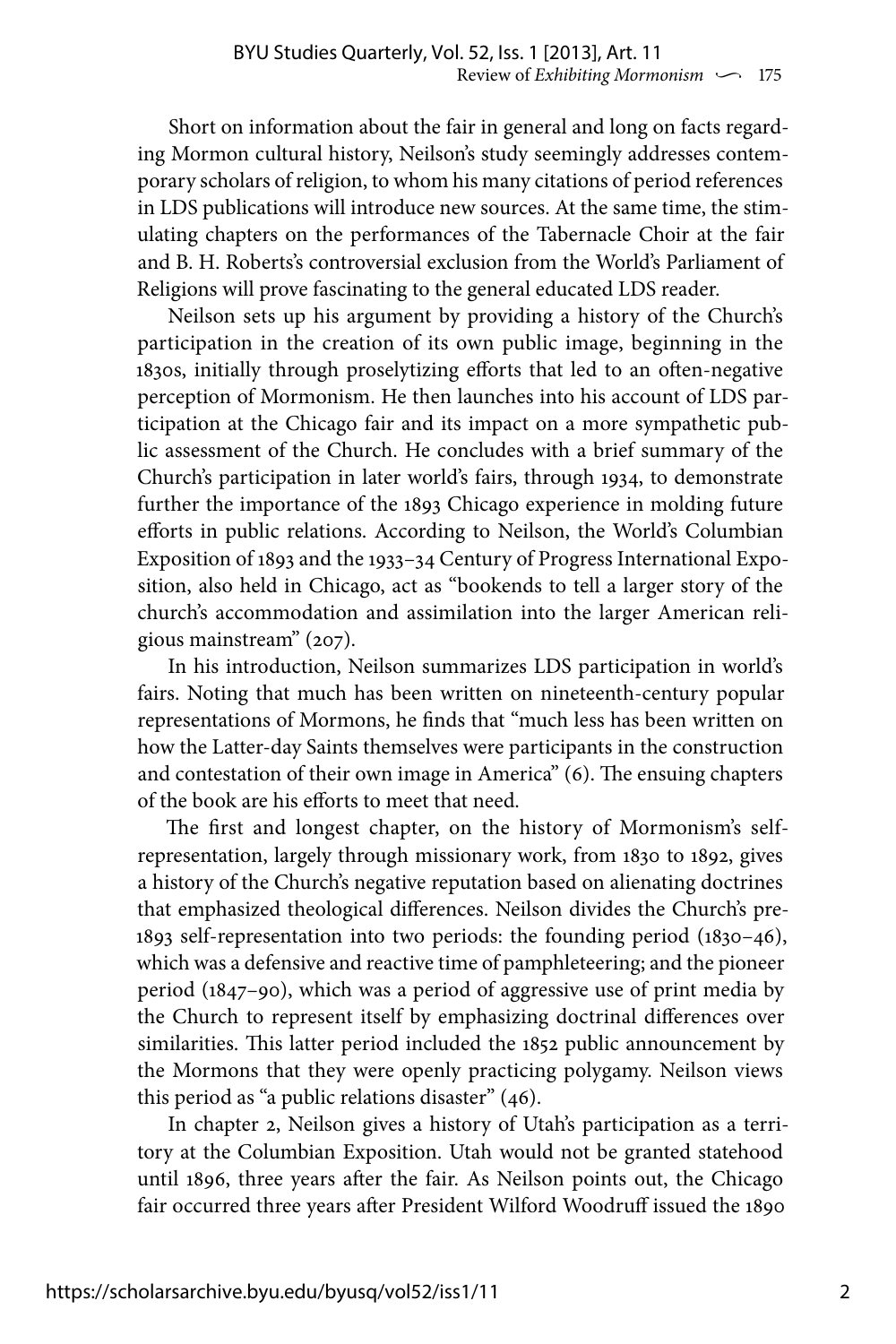manifesto prohibiting polygamy. At this juncture, according to Neilson, the Church was looking for public relations opportunities in its bid for statehood. The Chicago fair provided a chance to showcase the territory's achievements and lessen national prejudice. Ultimately, the territory produced the best mineral exhibit, winning thirty medals along with thirteen awards for its agricultural exhibition. The Utah Building attracted crowds with its display of a fifteen-hundred-year-old Native American mummy from a cliff-dweller tomb.

Chapter 3 discusses the involvement of LDS female leaders of the Church's Relief Society, Young Ladies' Mutual Improvement Association, and Primary in the World's Congress of Representative Women held on the fairgrounds. These women had already won respect through their prior participation in meetings of the National Council of Women and the Woman Suffrage Association Convention. In Chicago they continued to dispel prejudicial stereotypes and win the respect of their cohorts in the cause of national and international feminism. Neilson writes that the Church's male leadership was "thrilled with their success" (100).

The Church leaders had difficulty approving the Tabernacle Choir's journey to Chicago to perform at the fair. As discussed in chapter 4, this difficulty was largely due to the financial burden of transporting such a large group. It would be the choir's first out-of-state performance and the beginning of the Church's most successful public relations venture. Neilson's account of the choir's participation at the Grand International Eisteddfod a choir competition staged by the Welsh-American National Cymmrodion Society of Chicago—is fascinating. The choir's performances at the fair and in cities along their train route began a demand for their performances that continues to this day, validating Neilson's thesis that the Church's participation at the Chicago fair began a public relations effort to emphasize Mormon cultural contributions.

Neilson's report on an episode of LDS involvement at the White City comprises chapter 5. From my perspective, this is his most captivating and well-written chapter. The story of B. H. Roberts at the World's Parliament of Religions in Chicago is illuminating and intriguing, and Neilson documents it with a wealth of period sources reporting on the parliament. The chapter details Mormon exclusion, then inclusion, and exclusion again from representation at the parliament. As reported by Neilson, the American Protestant organizers invited over three thousand leaders of Christian and non-Christian religions worldwide to present papers in Chicago. The LDS Church was the only American religious group not invited. B. H. Roberts, a member of the Church's Quorum of the Seventy, pushed for LDS involvement and was given permission to present a paper. At the last minute,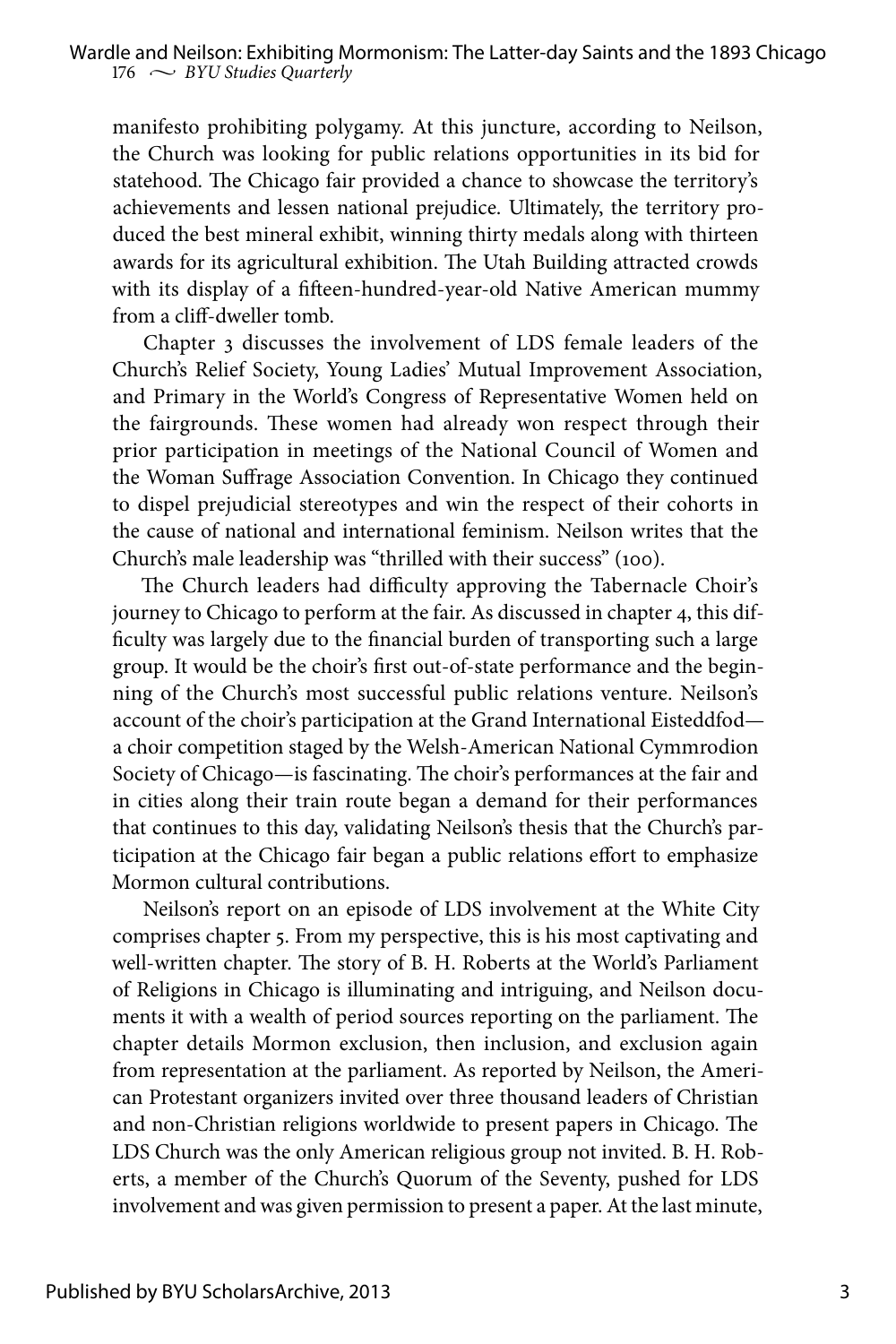however, he was relegated to a small side room. He withdrew his paper in protest and helped publish his unfair treatment in the national press. This incident came on the heels of the success enjoyed by the Tabernacle Choir. According to Neilson, the juxtaposition of the two events can help scholars understand the limits of religious tolerance in nineteenth-century America.

The last chapter of the book summarizes LDS participation in ensuing world's fairs as an extension of the public relations effort begun in Chicago. Neilson asserts that dating from its participation in the 1893 fair, the Church stressed its cultural contributions over its polarizing beliefs. He points out the paradox of Mormonism being mainstreamed into American culture as a religion because of its nonreligious achievements (178). The book fittingly ends with a report of successful Mormon involvement in the 1933–34 Century of Progress International Exposition, again in Chicago, where the seventy-six-year-old B. H. Roberts was invited to present two papers at the First International Congress of the World Fellowship of Faiths. Roberts died two weeks later.

In the end, Neilson acknowledges that, in agreement with the national mainstream, Mormons believed in a trajectory of progress, but he missed an opportunity to address the dichotomous position of Mormons in this regard. Included in the notions of progress and advancement promoted at the Columbian Exposition were theories of evolutionary and racial progress, points discussed in other scholarship in recent decades. Standing apart from the exhibition halls and the auxiliary world's congresses of the "civilized" nations was an area of the fair known as the Midway Plaisance. There, exhibitions of and performances by "primitive" and "exotic" peoples created an "alliance between entertainment and anthropology.["4](#page-5-3) Contemporary beliefs in evolutionary racial progression were put on display in a carnival-like atmosphere. Mormons were at least indirectly complicit in these ideas, as witnessed by Neilson's reports of the popularity of the exhibition of a Native American mummy in the Utah Building and Utah visitors' enjoyment of the Midway Plaisance, where they viewed tribal dances, harems, and displays of and by tribal peoples.

<span id="page-4-0"></span>Mormon identity with progressive evolution, along with the successes of the Tabernacle Choir and the LDS women's auxiliary leaders in Chicago, aligned Mormons with mainstream American culture. Yet their polarizing doctrines, especially the practice of polygamy, aligned them with the exotic. Just as fairgoers enthusiastically viewed the primitive peoples displayed on the Midway, they were curious to see a "real live flesh and blood Mormon." A discussion of the collusion of Mormons—a marginalized, even exotic people—with 1890s secular theories of progress could have deepened and strengthened Neilson's analysis of Mormon acceptance through cultural